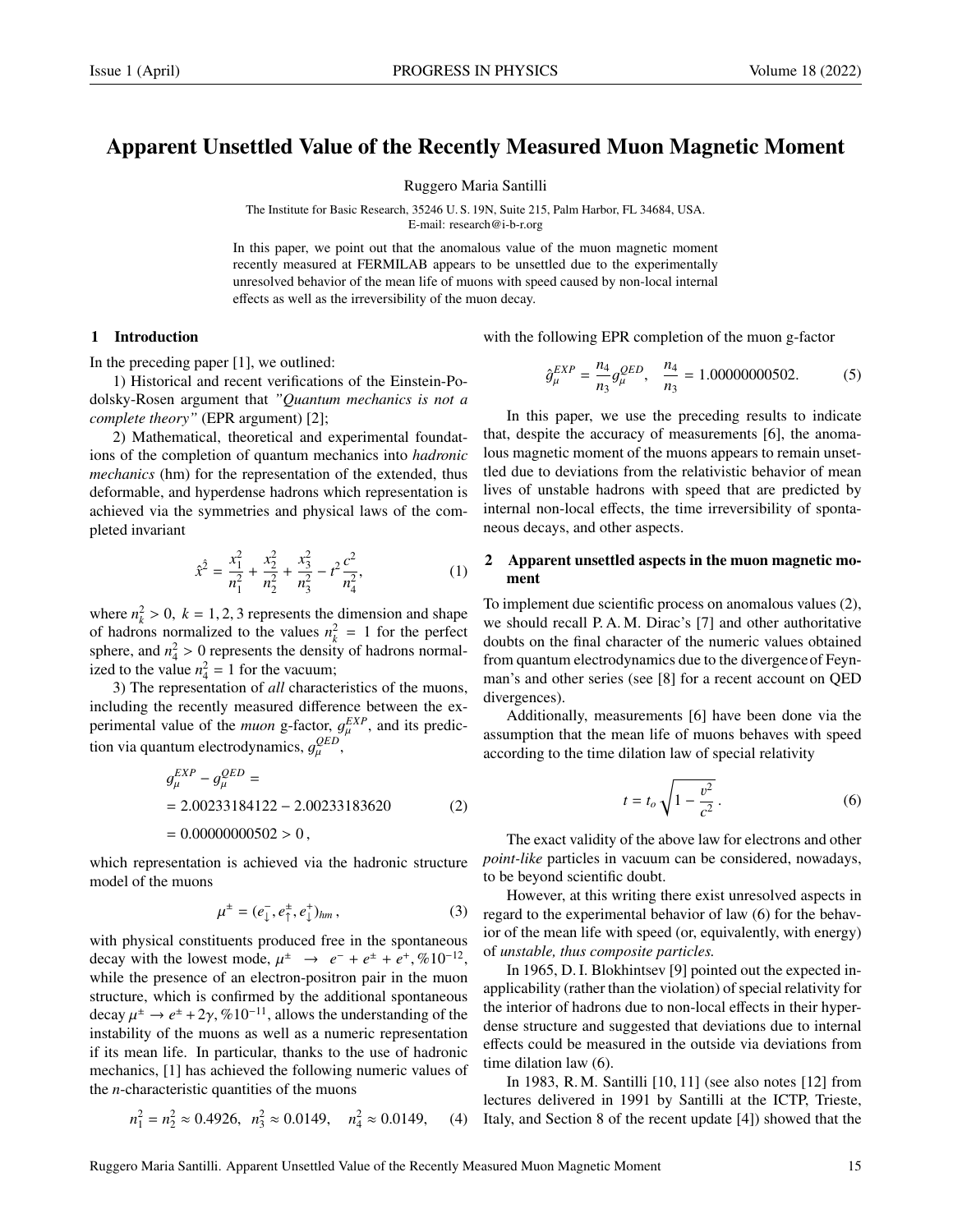axioms of special relativity remain valid for time reversible processes of extended particles with invariant (1) when realized via the use of isomathematics with axiom-preserving EPR completion of law (6)

$$
t = t_o \sqrt{1 - \frac{v^2/n_3^2}{c^2/n_4^2}}.
$$
 (7)

Additionally, Santilli [13, 14] pointed the inapplicability (rather than the violation) of special relativity and relativistic quantum mechanics for time irreversible processes such as the spontaneous decays, due to the known reversibility of said theories. Its origin was identified in the invariance of Lie's theory under anti-Hermiticity, by therefore suggesting the completion of Lie and Lie-isotopic methods into the broader Lie-admissible methods [16, 17] (see [3] for detailed treatments and [4] for a recent update).

These studies triggered a number of generalizations of time dilation law (6), such as those by L. B. Redei [18], D. Y. Kim [19] and others.

In 1989, A. K. Aringazin [20] proved that all preceding generalizations of law (6) are particular cases of the isotopic law (7) because they can be obtained via different expansions of the latter law in terms of different parameters and with different truncation, thus restricting the experiments to the test of law (7).

In 1983, S. H. Aronson *et al* [21] reported the outcome of experiments conducted at FERMILAB showing apparent *deviations* from law (6) for the  $K^0 - \bar{K}^0$  system in the energy range from 0 to 100 GeV.

In 1987, N. Grossman *et al* [22] reported counter-experiments also conducted at FERMILAB showing an apparent *confirmation* of law (6), but in the *di*ff*erent energy range* from 100 to 250 GeV.

In 1992, F. Cardone *et al* [23] indicated that counter-measurements [22] from 100 to 350 GeV leave basically unresolved the deviations of law (6) from 0 to 100 GeV [21], and that the isotopic law (7) provides an exact fit for both measurements [21, 22] (Fig. 1).

Finally, in 1998, Yu. Arestov *et al* [24] pointed out apparent flaws in the theoretical elaboration of the experimental data of measurements [22].

#### 3 Concluding remarks

The above results appear to confirm the lack of exact character of time evolution law (6) for the behavior of the mean life of unstable particles with speed. In fact, under the assumption in first approximation that the muon spontaneous decay is time-reversible, isotopic time dilation law (7) with values (5) predicts the *increase* of anomalous value (2)

$$
t = t_o \sqrt{1 - 1.00000000502 \frac{v^2}{c^2}},
$$
 (8)



Fig. 1: In this figure, we reproduce the exact fits of isotopic time dilation law (7) obtained by F. Cardone et al [23] of: 1) Deviations [21] from the time dilation law (6) for the behavior of the  $K^0 - \bar{K}^0$ -system from 0 to 100 GeV (top view); 2) The exact fit of both deviations 0 to 100 GeV [21] and apparent verification in the range from 100 to 350 GeV [22] (bottom view).

with the expectation of bigger deviations for a full time irreversible treatment.

In conclusion, it seems plausible to expect that, in the event deviations [21] from time dilation (6) are confirmed, experimental value (2) of the muon magnetic moment should be correspondently revised.

## 4 Acknowledgments

The author would like to express sincere thanks for penetrating critical comments received from the participants of the *2020 International Teleconference on the EPR argument.* Additional thanks are due to various colleagues for technical controls and to Mrs. Sherri Stone for linguistic control of the manuscript.

Received on February 16, 2022

#### References

1. Santilli R. M. Representation of the anomalous magnetic moment of the muons via the Einstein-Podolsky-Rosen completion of quantum into hadronic mechanics. *Progress in Physics*, 2021, v. 17, 210–215.